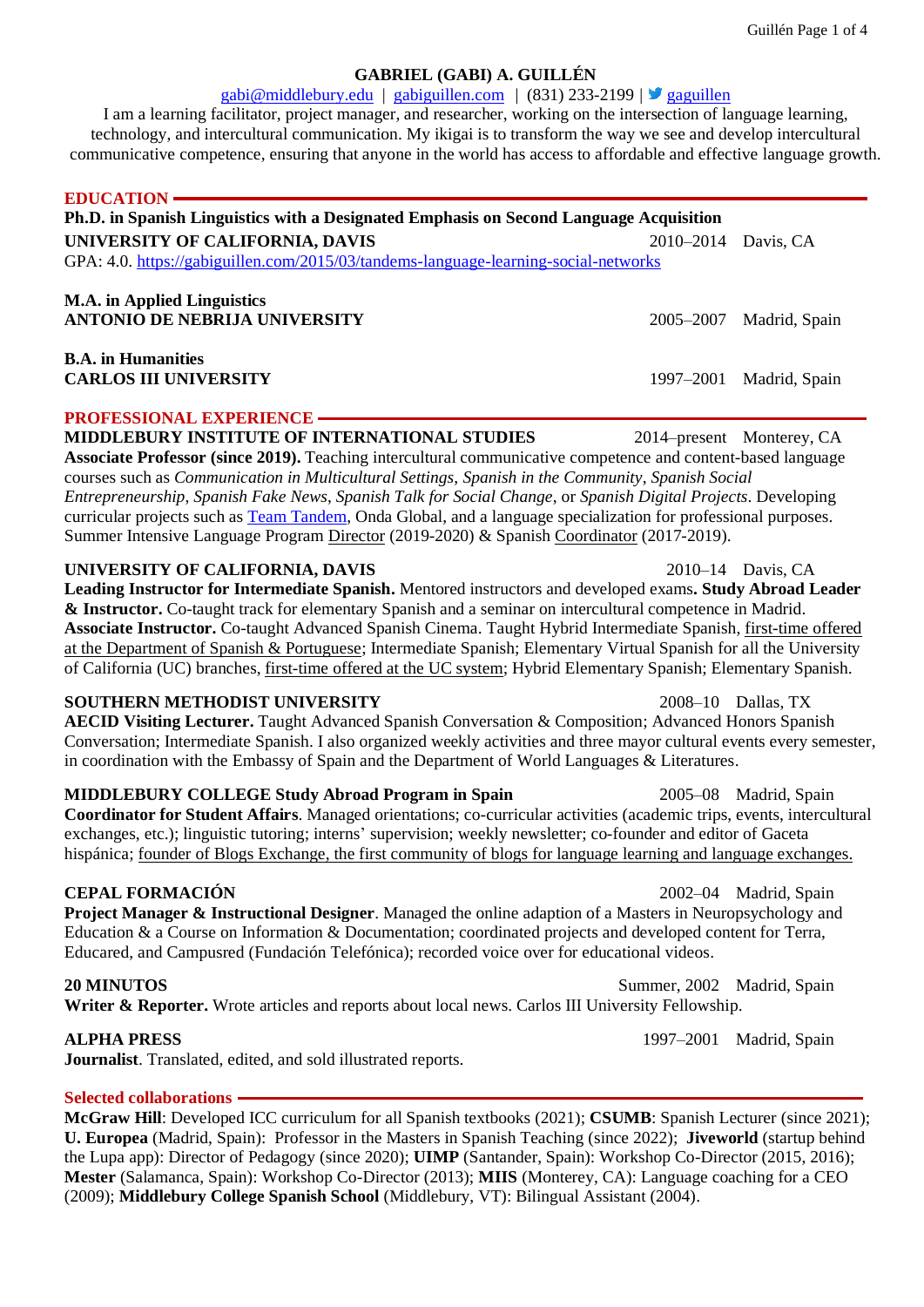### **AWARDS**

- **2019-2020 Middlebury Institute Faculty Excellence Award 1 of 2 Finalists**
- Joseph and Sheila Mark Faculty Development Award: Fall 2018/2020/2021/2022, Spring 2020/2022
- MIIS Wyckoff Family Endowment for Academic Excellence Fund Award: Fall 2018
- **Fall 2017 Middlebury Presidential Fellow:** co-author of the Salzburg S[tatement for a Multilingual World](https://www.salzburgglobal.org/fileadmin/user_upload/Documents/2010-2019/2017/Session_586/EN_SalzburgGlobal_Statement_586_-_Multilingual_World_English.pdf)
- 2016-2017 Middlebury Ron and Jessica Liebowitz Fund for Innovation Award
- MIIS Faculty Development Award: Fall 2015/2016/2017/2019, Spring 2019
- MIIS Robert W. and Betty C. Lundeen Faculty Development Award: Spring 2016, Spring 2015
- 2014-2015 UCD & Humanities Graduate Research Fellowship
- **2013-2014 Excellence in Teaching Award from the UC Davis Department of Spanish & Portuguese**
- Summer 2014 Dissertation Writing Fellowship
- Spring 2014 UC Davis Quarter Abroad Fellowship and Mishra Education Abroad Fellowship
- Fall 2013 Travel Grant from the UC Davis Department of Spanish & Portuguese
- Spring 2013 Dissertation Grant from the UC Davis Department of Spanish & Portuguese
- Spring 2013 Dissertation Grant from the Center for Excellence in Teaching & Learning
- Summer 2013 Provost Hybrid Course Award Developed iCultura Online Textbook and Spanish 21 Hybrid
- Summer 2012 Provost Hybrid Course Award Developed 8 Interactive Video Lessons and Spanish 2 Virtual
- 2010-2015 HARCS Fellowship at University of California, Davis (tuition & fees)
- Fall 2009 HOPE (Honoring our Professors Excellence) Award at Southern Methodist University
- **2008-2010 AECID International Fellowship at Southern Methodist University**
- Summer 2006 Most Outstanding Student Award at Monterey Institute
- Summer 2002 Carlos III University Summer Fellowship at 20 Minutos newspaper
- 1999-2001 Scholarship (Government of Spain) at Carlos III University (tuition, fees & stipend)

# **PUBLICATIONS & PRESENTATIONS**

- $\Box$  2022 Refereed Panel Presentation at the CALICO Conference (Seattle, WA): Experimentation in Social CALL for the Language and Technology Profession (Jun 3) with T. Sawin, C. Daradics, and J. Sykes.
- $\Box$  2022 Refereed Presentation at the CALICO Conference (Seattle, WA): The Role of Technology in 6 Years of Local Intercultural Exchanges (Jun 4) with Thor Sawin.
- $\Box$  2022 Refereed Presentation at the CERCLL Conference (Tucson, AZ): Fostering Mobile Mindsets While Learning From Home: 3 Intercultural Cases (Jan 28) with Netta Avineri and Thor Sawin.
- $\Box$  2022 Invited Talk at the Instituto de Lengua y Cultura Españolas (University of Navarra, Spain): Nuevas tecnologías e impacto social en el aprendizaje y enseñanza de lenguas (Jan 14)
- <sup>2</sup> 2021 Tableau [37 Years of Computer-Assisted Language Learning](https://www.gaguillen.com/2021/06/37-years-of-call/) Research: Is CALL for ALL?
- $\overline{\mathbb{Q}}$  2021 Workshop at California State University, Long Beach: A Watched Pot Never Boils Purpose and Presence for the Language Breakout Room (Aug 19)
- 2021 Refereed Panel Presentation at the CALICO Conference: Mavericks of Mind: A Followup Report on Social CALL for Language and Technology Professionals (June 2) with T. Sawin, C. Daradics, and J. Sykes.
- $\Box$  2021 Refereed Presentation at the AAAL Virtual Conference: Team Tandem Unplugged: Insights from Three Years of Local Intercultural Exchanges (Mar 27) with Thor Sawin.
- 2020 Peer-Reviewed Article Tecnología e impacto social en aprendizaje de español. *Doblele* 6, 82-96.
- <sup>2</sup>/<sub>2</sub> 2020 Peer-Reviewed Newsletter Article Avineri, N., G. Guillén, & Sawin, T. How Can We Foster a Mobile Mindset While Sheltering in Place? *World Council on Intercultural and Global Competence* (Sep 30)
- $\Box$  2020 Workshop at the CALICO Online Workshop Series: There Should Be an App for That: Improving CALL with Design Thinking (May 27) with James Slaton & Thor Sawin.
- $\triangle$  2020 Peer-Reviewed Article Guillén, G., T. Sawin, & Avineri, N. Zooming out of the crisis: Language and human collaboration. *Foreign Language Annals* 53, 320–328.
- <sup>2</sup>/<sub>2020</sub> Article Tailwinds for Critical Innovation in the Language Learning Field. Intercom (Mar 2).
- **2020 Book Blake, R. & Guillén, G.** *[Brave New Digital Classroom.](http://press.georgetown.edu/book/languages/brave-new-digital-classroom-0)* **DC: Georgetown University Press.**
- 2019 Invited Talk at the Middlebury Faculty Forum (Middlebury, VT): Language Learning Entrepreneurship for the 21st Century (Sep 27).
- $\Box$  2019 Refereed Panel Presentation at the CALICO Conference (Montreal, Canada): Mavericks of Mind: A Social CALL for Language and Technology Professionals (May 24) with C. Daradics, J. Sykes, and T. Sawin.
- 2019 Talk at S. Catalina School (Monterey, CA): A Social CALL for Language Learning (Apr 30).
- 2019 Master Class at the Middlebury Institute (Monterey, CA): The Language Learning Unicorn (Apr 6).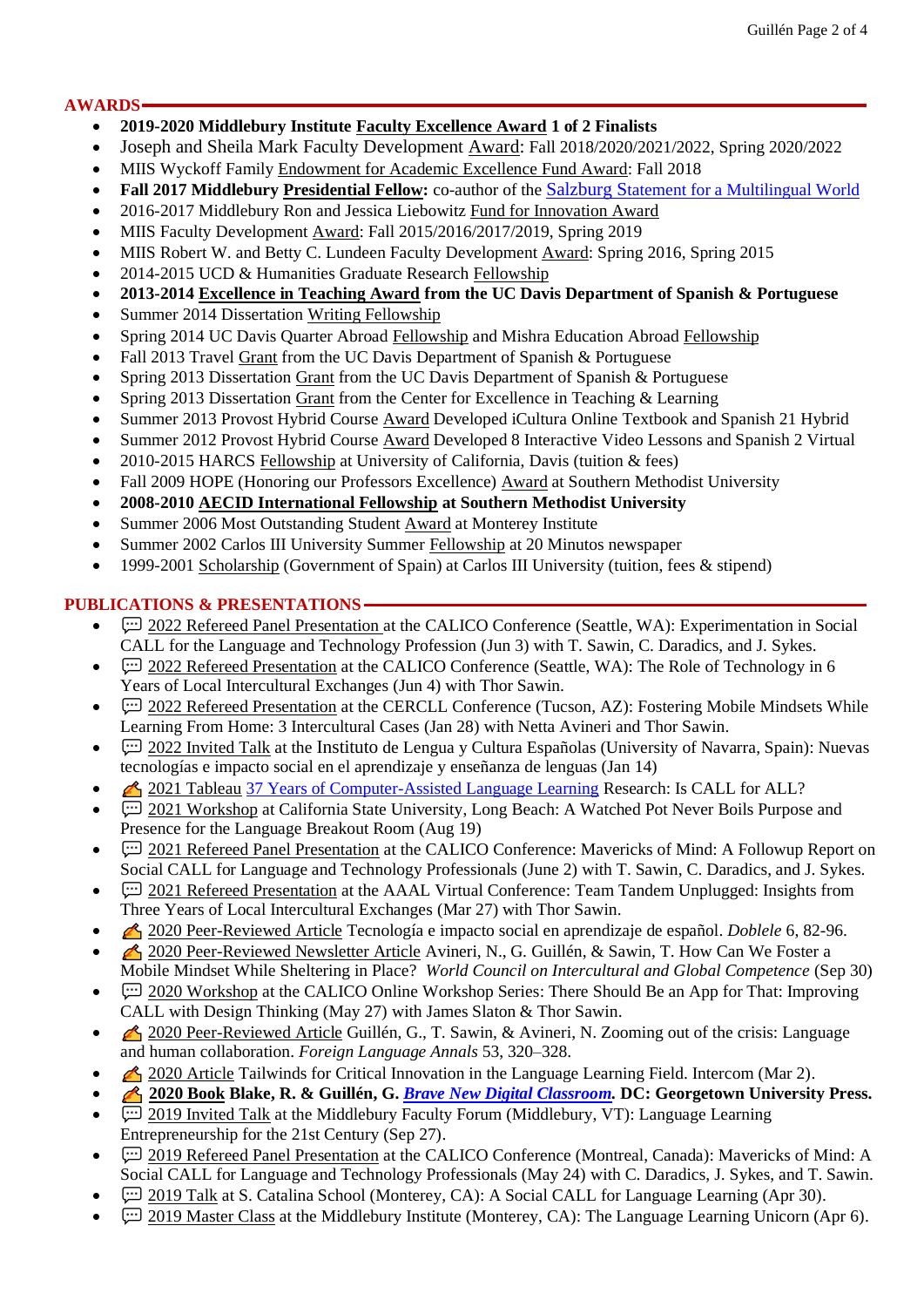- $\Box$  2019 Talk at Stevenson School (Pebble Beach, CA): Transformation at the Tip of your Tongue (Mar 30) with L. Burian and J. Harmer.
- $\Box$  2019 Workshop at the CLTA Conference (San Jose, CA): Strategies for designing content-based foreign language units and lessons (Mar 1) with J. Martel and C. Eagle.
- $\Box$  2019 Invited Talk at UC Santa Cruz (Santa Cruz, CA): Revolución o Candy Crush? Una conversación sobre Duolingo y sus afines (Feb 20).
- <sup>2</sup>/<sub>2018</sub> Peer-Reviewed Chapter Guillén, G., T. Sawin, & Springer, S. The Lingo of Language Learning Startups: Congruency between Claims, Affordances, and SLA Theory. In S. Link & J. Li (Eds.) *Assessment Across Online Language Education* (198-218). CALICO Book Series. Sheffield: Equinox Publishing.
- 2018 Peer-Reviewed Article Aspiración rasgada: representación del habla de la calle en el cine realista de España. *Hispania* 101(2), 267-277.
- 2018 Article Team Tandem: una historia personal. Mandrágora (Oct 15).
- 2018 Refereed Presentation at the 3rd Conference on Telecollaboration in University Ed. (Krakow, Poland): A Telecollaboration Model for Reaching the Long Tail of Languages (Apr 25) with Thor Sawin.
- 2018 Refereed Presentation at the AAAL Conference (Chicago, IL): Acquiring Natural Multiword Expressions through Recordings of Local Intercultural Exchanges (Mar 25) with Thor Sawin.
- $\Box$  2018 Symposium Panel Refereed Presentation at the CERCLL Intercultural Competence Conference (Tucson, AZ): Balancing Acts/Tipping Points: Interpersonal, Intercultural, and Institutional "Scales" of Partnership in Graduate-Level Experiential Learning (Jan 27) with N. Avineri.
- 2017 Peer-Reviewed Chapter Guillén, G. & Blake, R. Can you repeat, please? L2 complexity, awareness, and fluency development in the hybrid "classroom". In: Sanz-Sánchez, I, Rivera-Mills, S V and Morin, R. (eds.) *Online Language Teaching Research: Pedagogical, Academic and Institutional Issues* (55-77). Corvallis: Trysting Tree Books.
- 2017 Peer-Reviewed Article La represión del deseo en el cine cubano. *Ética & Cine Journal*, 7(3) 51-56.
- <sup>1</sup><sup>2017</sup> Refereed Presentation at the CALICO Conference (Flagstaff, AZ): Low-tech for the Autonomous Learner: The Use of Recordings in F2F Intercultural Exchanges (May 19) with Thor Sawin.
- $\Box$  2017 Rosetta Stone Invited Talk at Monterey, CA: Language Learning Startups, Apps, and Low-Tech Solutions for the Autonomous Learner (Apr 19) with T. Sawin.
- $\Box$  2017 Invited Panelist and session facilitator at the Advancement of Liberal Arts Colleges (AALAC) workshop on Digital Language Learning (Middlebury, VT) (Apr 7-8).
- 2017 Refereed Presentation at AAAL (Portland, OR): What do the most popular language learning apps teach? The tension between programming ease and acquisitional needs (Mar 20) with Thor Sawin.
- $\triangle$  2016 Academic Chapter Intercultural Exchanges Assessment: Heating the Warm Little Pond. In J. Dai (Ed.), *Innovative Pedagogy and Ecological Perspective* (161-173). Taipei: Sharing Publisher.
- 2016 Peer-Reviewed Article Awareness and Corrective Feedback in Social CALL, Tandems, and E-Tandems. *IALLT Journal of Language Learning Technologies*, 44(2) 1-42.
- <sup>2016</sup> Article ¿Revolución o Candy Crush? Una conversación con Duolingo. Huffington Post (Oct 18).
- 2016 Invited Talk at UC Davis: The Integration of Language Learning Social Networks (LLSNs) and Local Exchanges in the Curriculum (Nov 16).
- $\Box$  2016 Refereed Presentation at the CALICO Conference (East Lansing, MI): Wands, Spells, and Magic Pills: The Lingo of Language Learning Products (May 13) with Sarah Springer.
- $\Box$  2016 Refereed Presentation at the 2nd Conference on Telecollaboration in University Ed. (Dublin, Ireland) How to keep students accountable? The problem of semi-controlled e-tandem assessment (Apr 23).
- $\Box$  2016 Refereed Presentation at the AAAL Conference (Orlando, FL): Acquiring and teaching hierarchies: A typological approach to *gustar* in Spanish (Apr 9).
- $\Box$  2015 Refereed Presentation at the ACTFL Conference (San Diego, CA): A Hybrid Course with e-Tandems: Expanding the Language Classroom (Nov 20).
- $\Box$  2015 Refereed Presentation at the Computer Assisted Language Instruction Consortium (CALICO). Conference (Boulder, CO): Proficiency Development through a Hybrid Course with e-Tandems (May 28).
- $\Box$  2015 Invited Talk at Customized Language Services, Middlebury Institute (Monterey, CA): Language Learning Social Networks (LLSNs): Playing tennis with the net down? (Mar 30).
- $\Box$  2015 Invited Talk at the UC Davis Language Learning Center (Davis, CA): Critical thinking in the firstyear language classroom: Numbers in Spanish (Mar 13).
- 2015 Book Review Language MOOCS: Providing Learning, Transcending Boundaries*. Language Learning & Technology* 19(3) 61-64.
- 2014 Refereed Presentation at Chicago Language Symposium (Chicago, IL): Online 1st and 2nd year Spanish: The UC System's First Attempts at Virtual Language Education (Apr 26) with R. Blake and T. Bradley.